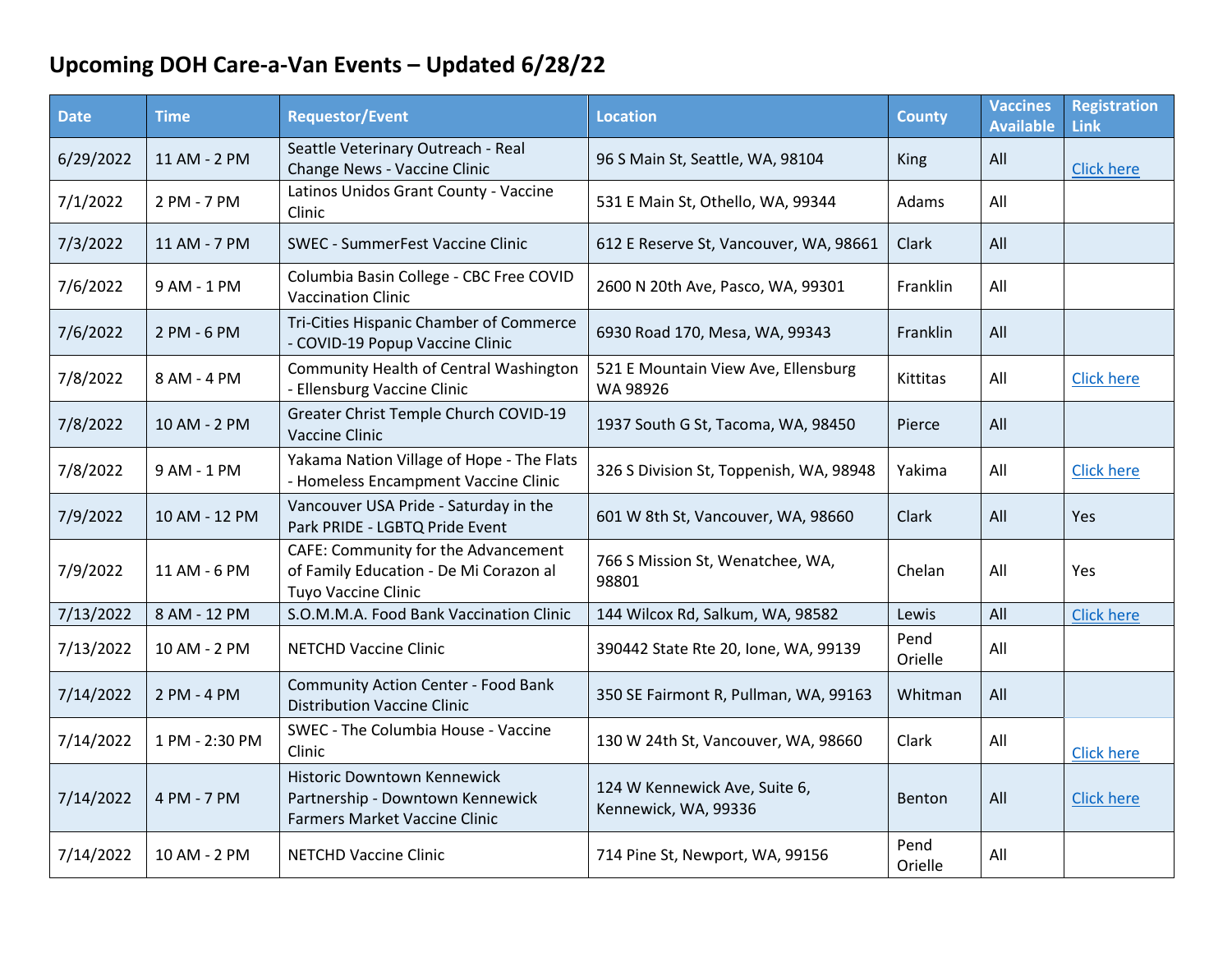| 7/14/2022 | 4 PM - 7 PM  | <b>Whatcom County Health Department -</b><br><b>EWRRC Vaccine Clinic</b>                                | 8251 Kendall Rd, Maple Falls, WA,<br>98266            | Whatcom     | All |                   |
|-----------|--------------|---------------------------------------------------------------------------------------------------------|-------------------------------------------------------|-------------|-----|-------------------|
| 7/15/2022 | 3 PM - 7 PM  | <b>Whatcom County Health Department -</b><br>Agricultural Workers Vaccine Clinic                        | <b>TBD</b>                                            | Whatcom     | All |                   |
| 7/16/2022 | 12 PM - 4 PM | Sickle Cell Anemia Foundation - Sickle Cell<br>& COVID-19 Prevention Vaccine Event                      | 7728 Rainier Ave S, Seattle, WA, 98118                | <b>King</b> | All | <b>Click here</b> |
| 7/17/2022 | 2 PM - 5 PM  | Centro Cultural Mexicano Music in the<br>Park Vaccine Clinic                                            | 10201 N 4th Street, Bellevue, WA,<br>98004            | King        | All | <b>Click here</b> |
| 7/20/2022 | 10 AM - 2 PM | <b>NETCHD Vaccine Clinic</b>                                                                            | 3962 WA-292 Loon Lake, WA, 99148                      | Stevens     | All |                   |
| 7/21/2022 | 10 AM - 2 PM | <b>NETCHD Vaccine Clinic</b>                                                                            | 5972 WA-291 Nine Mile Falls, WA,<br>99026             | Stevens     | All |                   |
| 7/22/2022 | 3 PM - 7 PM  | <b>Whatcom County Health Department -</b><br>Agricultural Workers Vaccine Clinic                        | Lynden, WA                                            | Whatcom     | All | Yes               |
| 7/22/2022 | 3 PM - 7 PM  | Para Los Ninos de Highline Vaccine Clinic                                                               | 15220 6th Ave SW, Burien, WA, 98166                   | King        | All | <b>Click here</b> |
| 7/23/2022 | 11 AM - 6 PM | Center for Independence - SummerFest<br>Vaccine Clinic                                                  | 8714 87th St SW, Lakewood, WA, 98499                  | Pierce      | All | <b>Click here</b> |
| 7/27/2022 | 10 AM - 2 PM | <b>NETCHD Vaccine Clinic</b>                                                                            | 147 N Clark Suite 1, Republic, WA,<br>99166           | Ferry       | All |                   |
| 7/28/2022 | 4 PM - 7 PM  | <b>Whatcom County Health Department -</b><br><b>EWRRC Vaccine Clinic</b>                                | 8251 Kendall Rd Maple Falls WA 98266                  | Whatcom     | All | <b>Click here</b> |
| 7/29/2022 | 6 PM - 9 PM  | Centro Cultural Mexicano - Bothell Friday<br><b>Night Festival Vaccine Clinic</b>                       | 18415 101st Ave NE, Bothell, WA 98011                 | King        | All | <b>Click here</b> |
| 7/29/2022 | 4 PM - 7 PM  | <b>Whatcom County Health Department -</b><br>Lynden Vaccine Clinic                                      | 516 Main St, Lynden, WA, 98264                        | Whatcom     | All | <b>Click here</b> |
| 7/30/2022 | 11 AM - 6 PM | CAFÉ - De Mi Corazon al Tuyo Vaccine<br>Clinic                                                          | 766 S Mission St, Wenatchee, WA,<br>98801             | Chelan      | All | <b>Click here</b> |
| 8/3/2022  | 11 AM - 2 PM | Lewis County Early Learning Coalition -<br>Family Fun Resources Fair Vaccine Clinic                     | 902 Johnson Park, Centralia, WA, 98531                | Lewis       | All | <b>Click here</b> |
| 8/11/2022 | 4 PM - 7 PM  | Historic Downtown Kennewick<br>Partnership - Downtown Kennewick<br><b>Farmers Market Vaccine Clinic</b> | 124 W Kennewick Ave, Suite 6,<br>Kennewick, WA, 99336 | Benton      | All | <b>Click here</b> |
| 8/25/2022 | 8 AM - 9 PM  | Lincoln County Fair & Rodeo Vaccine<br>Clinic                                                           | 1601 Morgan St, Davenport, WA, 99122                  | Lincoln     | All |                   |
| 8/25/2022 | 4 PM - 7 PM  | Whatcom County Health Department -<br><b>EWRRC Vaccine Clinic</b>                                       | 8251 Kendall Rd, Maple Falls, WA,<br>98266            | Whatcom     | All |                   |
| 8/26/2022 | 4 PM - 7 PM  | <b>Whatcom County Health Department -</b><br>Lynden Vaccine Clinic                                      | 516 Main St, Lynden, WA, 98264                        | Whatcom     | All |                   |